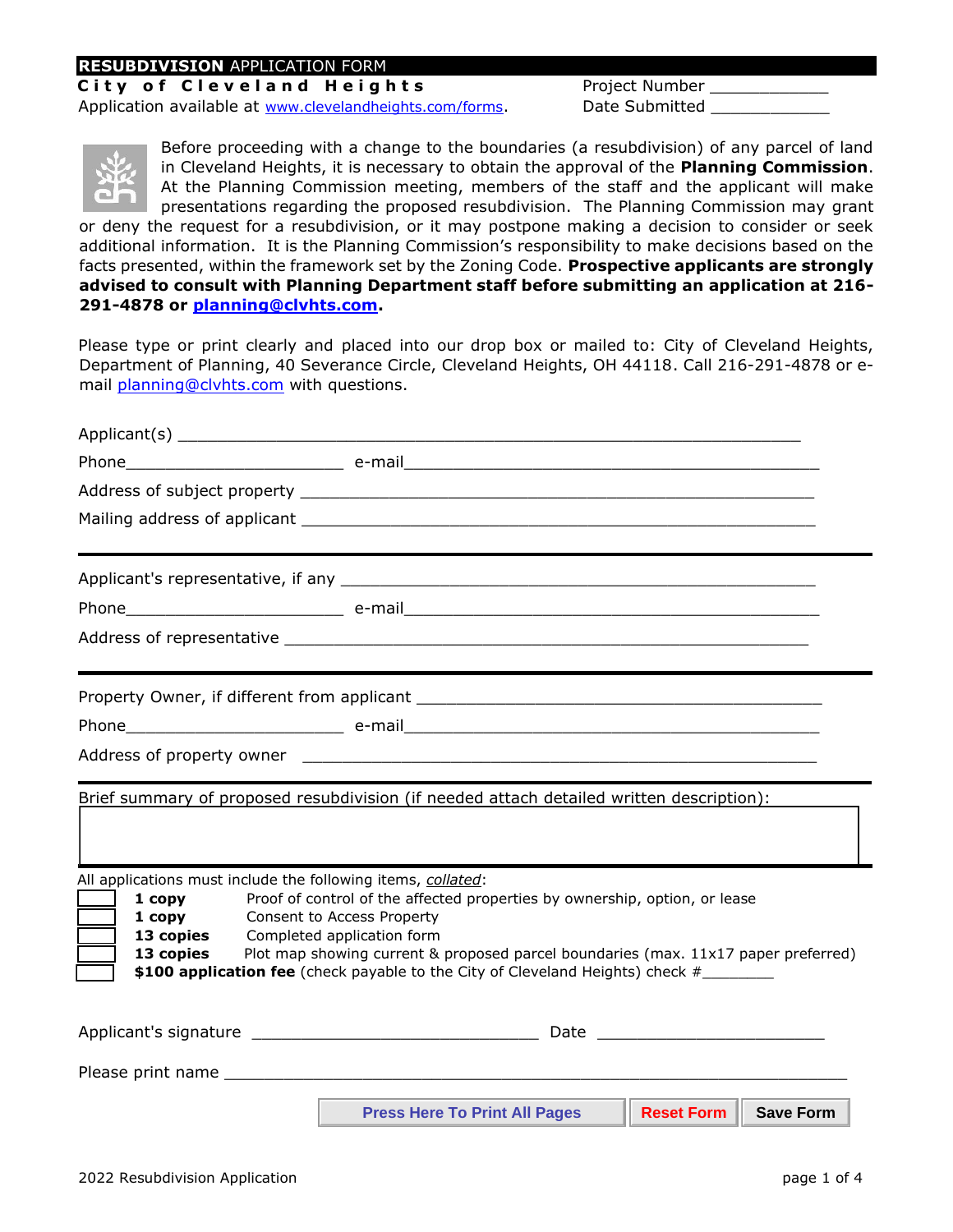## **CONSENT TO ACCESS PROPERTY**

I, the undersigned responsible party (owner, occupant, tenant, or agent for the property owner) of the property described herein, do hereby consent to entry upon said property, at a reasonable time and to the extent necessary, by the City of Cleveland Heights and its officers, employees, and/or agents for the purpose of inspecting said property for compliance with the City's Zoning, Housing, and/or Building Codes. I further certify that I have authority to grant access to said property.

|                  |                                          |          |        | Property                 |
|------------------|------------------------------------------|----------|--------|--------------------------|
| Address          |                                          |          |        |                          |
|                  |                                          |          |        |                          |
|                  | Signature of Responsible Party           |          |        |                          |
|                  | Name of Responsible Party (please print) |          |        |                          |
| I am the:        | owner                                    | occupant | tenant | agent for property owner |
| Telephone Number |                                          |          | Date   |                          |

## **PLEASE NOTE THAT FAILURE TO CONSENT TO A SITE INSPECTION OF YOUR PROPERTY MAY CAUSE DELAY IN YOUR APPLICATION AND/OR MAY CAUSE YOUR APPLICATION TO BE CONSIDERED INCOMPLETE.**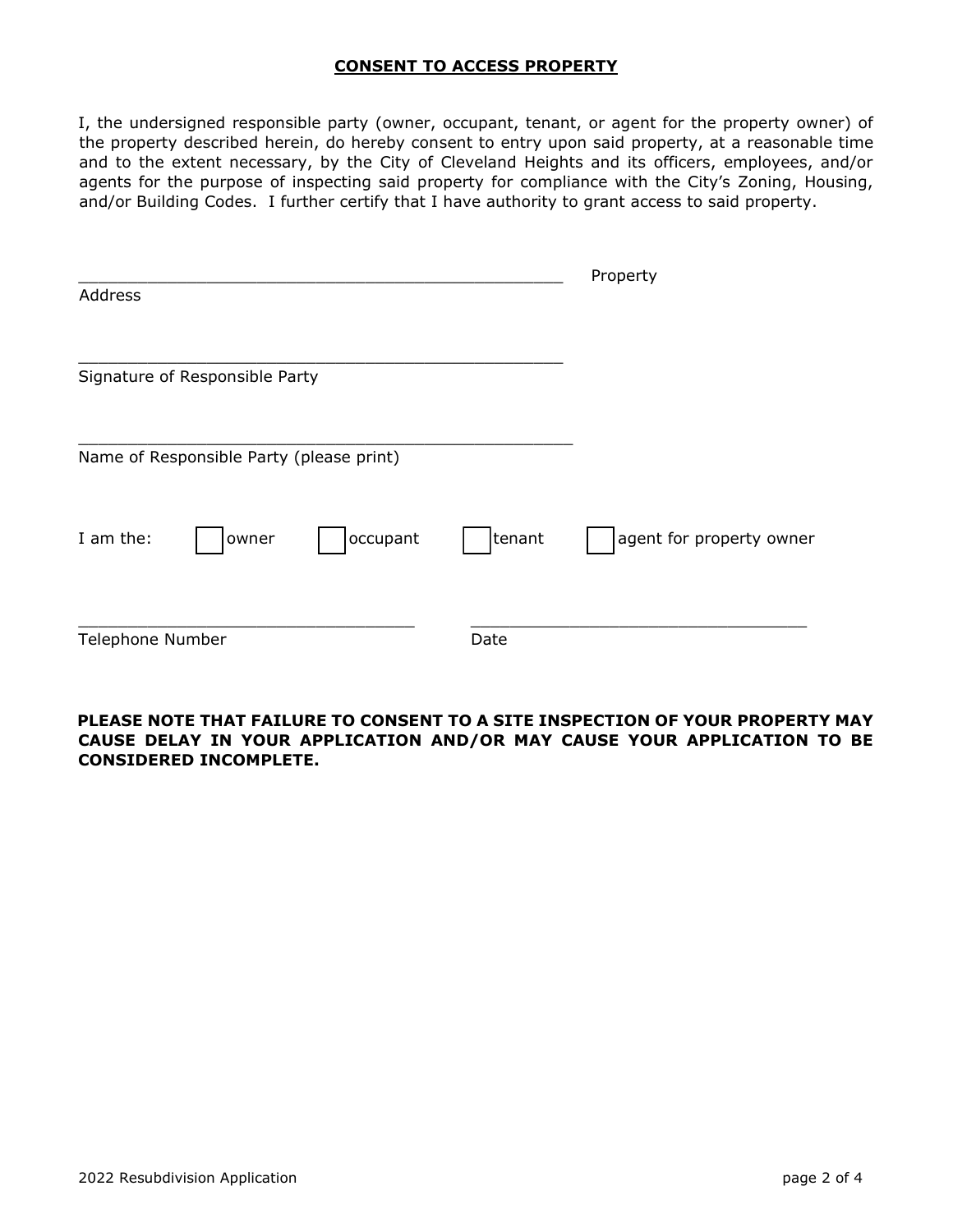#### **SAMPLE PLOT MAP FOR RESUBDIVISION APPROVAL**



The map should be drawn to scale, which means distances can be measured, shows all important dimensions, and provides other orienting information, such as street names, permanent parcel numbers (PPNs), and the location of existing buildings on the subject properties. Much of this information may be obtained at http://myplace.cuyahogacounty.us/

In the proposed resubdivision illustrated at left, the property owners are proposing to split a 36-by-60-foot section off of permanent parcel number 999 99 001 and add it to the smaller parcel next door. The scale is  $1'' = 60'$ .

#### **RESUBDIVISION PLAT REQUIREMENTS (AFTER APPROVAL)**

Once Planning Commission approval is obtained for a resubdivision, the property owner is required to have a resubdivision plat prepared, on linen or Mylar, by a professional engineer or surveyor. In addition to descriptions of the new parcels, the plat should include the title of the resubdivision; locational information, including original township names and original lot numbers; scale, north arrow, and date; location of easements, if any; signature of the engineer or surveyor, including number and seal, who prepared the plat; signatures of the property owners accepting the plat with notary public affirmation; and the signatures of the City's Planning and Law Directors. The recommended format for signatures indicating City approval follows:

### **REQUIRED APPROVALS:**

| Approved by the Planning Commission of the City of Cleveland Heights, Ohio on this<br>day of __________, 20____. |
|------------------------------------------------------------------------------------------------------------------|
| Secretary, Planning Commission                                                                                   |
| Approved by the Director of Planning of the City of Cleveland Heights, Ohio on this<br>day of _______, 20_____.  |
| Director of Planning                                                                                             |
| Approved by the Director of Law of the City of Cleveland Heights, Ohio, on this ___day of _____, 20____.         |
| Director of Law                                                                                                  |

After all signatures have been obtained, it is the property owners' responsibility to record the plat at the Cuyahoga County Recorder's Office, 2079 East 9<sup>th</sup> Street,(4<sup>th</sup> floor) Cleveland. Once recorded, the original plat should be returned to the Planning Department.